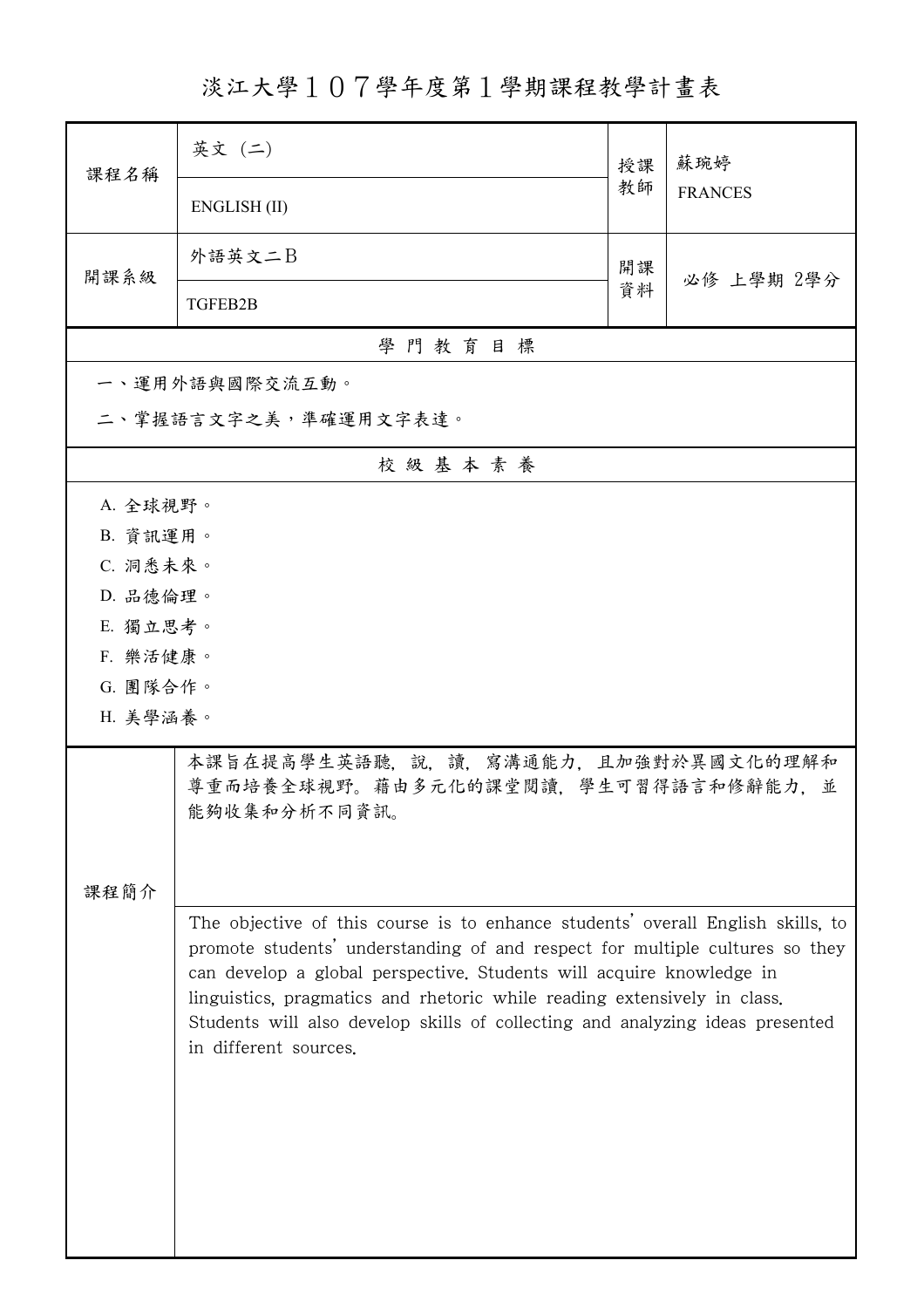本課程教學目標與目標層級、校級基本素養相關性 一、目標層級(選填): (一)「認知」(Cognitive 簡稱C)領域:C1 記憶、C2 瞭解、C3 應用、C4 分析、 C5 評鑑、C6 創造 (二)「技能」(Psychomotor 簡稱P)領域:P1 模仿、P2 機械反應、P3 獨立操作、 P4 聯結操作、P5 自動化、P6 創作 (三)「情意」(Affective 簡稱A)領域:A1 接受、A2 反應、A3 重視、A4 組織、 A5 內化、A6 實踐 二、教學目標與「目標層級」、「校級基本素養」之相關性:

 (一)請先將課程教學目標分別對應前述之「認知」、「技能」與「情意」的各目標層級, 惟單項教學目標僅能對應C、P、A其中一項。

 (二)若對應「目標層級」有1~6之多項時,僅填列最高層級即可(例如:認知「目標層級」 對應為C3、C5、C6項時,只需填列C6即可,技能與情意目標層級亦同)。

 (三)再依據所訂各項教學目標分別對應其「校級基本素養」。單項教學目標若對應 「校級基本素養」有多項時,則可填列多項「校級基本素養」。

(例如:「校級基本素養」可對應A、AD、BEF時,則均填列。)

| 序            |                                                                                                                |                                                                                                          |                                                                                                                                                                                                                                                                                                                                                                                                                                                          | 相關性            |            |  |  |  |
|--------------|----------------------------------------------------------------------------------------------------------------|----------------------------------------------------------------------------------------------------------|----------------------------------------------------------------------------------------------------------------------------------------------------------------------------------------------------------------------------------------------------------------------------------------------------------------------------------------------------------------------------------------------------------------------------------------------------------|----------------|------------|--|--|--|
| 號            |                                                                                                                | 教學目標(中文)                                                                                                 | 教學目標(英文)                                                                                                                                                                                                                                                                                                                                                                                                                                                 | 目標層級           | 校級基本素養     |  |  |  |
| $\mathbf{1}$ | 力.                                                                                                             | 本課旨在提高學生英語<br>聽, 說, 讀, 寫溝通能力, 且加強<br>對於異國文化的理解和尊重而培養<br>全球視野。藉由多元化的課堂閲<br>讀,學生可習得語言和修辭能<br>並能夠收集和分析不同資訊。 | The objective of this course<br>is to enhance students'<br>overall English skills, to<br>promote students'<br>understanding of and respect<br>for multiple cultures so they<br>can develop a global<br>perspective. Students will<br>acquire knowledge in<br>linguistics, pragmatics and<br>rhetoric while reading<br>extensively in class. Students<br>will also develop skills of<br>collecting and analyzing ideas<br>presented in different sources. | C <sub>4</sub> | AH         |  |  |  |
|              | 教學目標之教學方法與評量方法                                                                                                 |                                                                                                          |                                                                                                                                                                                                                                                                                                                                                                                                                                                          |                |            |  |  |  |
| 序<br>號       | 教學目標<br>教學方法                                                                                                   |                                                                                                          |                                                                                                                                                                                                                                                                                                                                                                                                                                                          | 評量方法           |            |  |  |  |
| $\mathbf{1}$ | 本課旨在提高學生英語<br>聽, 說, 讀, 寫溝通能力, 且加強<br>對於異國文化的理解和尊重而培養<br>全球視野。藉由多元化的課堂閲<br>讀、學生可習得語言和修辭能<br>力.<br>並能夠收集和分析不同資訊。 |                                                                                                          | 講述、討論、賞析                                                                                                                                                                                                                                                                                                                                                                                                                                                 | 表現             | 紙筆測驗、報告、上課 |  |  |  |
|              | 授課進度表                                                                                                          |                                                                                                          |                                                                                                                                                                                                                                                                                                                                                                                                                                                          |                |            |  |  |  |
| 週<br>次       | 日期起訖<br>內 容 (Subject/Topics)                                                                                   |                                                                                                          | 備註                                                                                                                                                                                                                                                                                                                                                                                                                                                       |                |            |  |  |  |
| 1            | $107/09/10$ ~<br>Orientation<br>107/09/16                                                                      |                                                                                                          |                                                                                                                                                                                                                                                                                                                                                                                                                                                          |                |            |  |  |  |
|              | $107/09/17$ ~<br>107/09/23                                                                                     | Unit 1                                                                                                   |                                                                                                                                                                                                                                                                                                                                                                                                                                                          |                |            |  |  |  |
| 3            | $107/09/24$ ~<br>107/09/30                                                                                     | Unit 1 (Continued)                                                                                       |                                                                                                                                                                                                                                                                                                                                                                                                                                                          |                |            |  |  |  |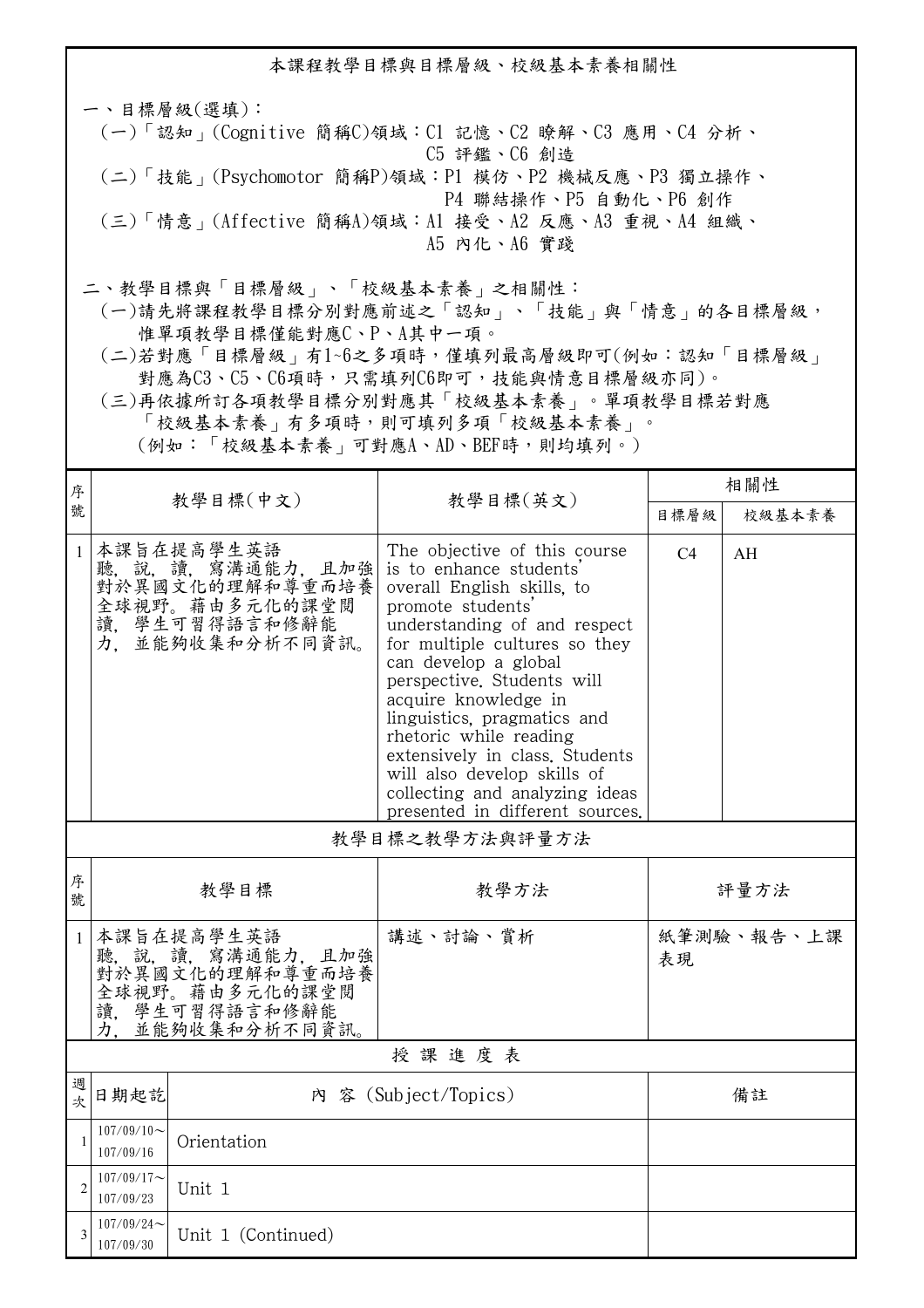| 4           | $107/10/01$ ~<br>107/10/07 | Unit 1 (Continued)                                                                                                                                                                                                                                                                                      |  |  |
|-------------|----------------------------|---------------------------------------------------------------------------------------------------------------------------------------------------------------------------------------------------------------------------------------------------------------------------------------------------------|--|--|
| 5           | $107/10/08$ ~<br>107/10/14 | Unit 1 (Continued)                                                                                                                                                                                                                                                                                      |  |  |
| 6           | $107/10/15$ ~<br>107/10/21 | Unit 2                                                                                                                                                                                                                                                                                                  |  |  |
| 7           | $107/10/22$ ~<br>107/10/28 | Unit 2 (Continued)                                                                                                                                                                                                                                                                                      |  |  |
| 8           | $107/10/29$ ~<br>107/11/04 | Unit 2 (Continued)                                                                                                                                                                                                                                                                                      |  |  |
| 9           | $107/11/05$ ~<br>107/11/11 | Review                                                                                                                                                                                                                                                                                                  |  |  |
| 10          | $107/11/12$ ~<br>107/11/18 | 期中考試週                                                                                                                                                                                                                                                                                                   |  |  |
| 11          | $107/11/19$ ~<br>107/11/25 | Unit 3                                                                                                                                                                                                                                                                                                  |  |  |
| 12          | $107/11/26$ ~<br>107/12/02 | Unit 3 (Continued)                                                                                                                                                                                                                                                                                      |  |  |
| 13          | $107/12/03$ ~<br>107/12/09 | Unit 3 (Continued)                                                                                                                                                                                                                                                                                      |  |  |
| 14          | $107/12/10$ ~<br>107/12/16 | Unit 4                                                                                                                                                                                                                                                                                                  |  |  |
| 15          | $107/12/17$ ~<br>107/12/23 | Unit 4 (Continued)                                                                                                                                                                                                                                                                                      |  |  |
| 16          | $107/12/24$ ~<br>107/12/30 | Unit 4 (Continued)                                                                                                                                                                                                                                                                                      |  |  |
| 17          | $107/12/31$ ~<br>108/01/06 | Review                                                                                                                                                                                                                                                                                                  |  |  |
| 18          | $108/01/07$ ~<br>108/01/13 | 期末考試週                                                                                                                                                                                                                                                                                                   |  |  |
| 修課應<br>注意事項 |                            | 依據淡江大學學則第六章第三十八條規定:學生經核准請假而缺席者為缺課,未<br>經請假或請假未准而缺席者為曠課、缺課及曠課之處理規定如下:<br>一、曠課一小時,作缺課二小時論。<br>1、 <sup>。</sup><br>三、學生對某一科目之缺課總時數達該科全學期授課時數三分之一,經該科教師<br>通知教務處時即不准參加該科目之考試,該科目學期成績以零分計算。<br>三、學生因懷孕、分娩或撫育三歲以下子女,經核准之請假,致缺課總時數達該<br>科全學期或所修學分授課時數三分之一以上者,不受前二款之規定限制。並得視<br>科目性質以補考或其他補救措施彈性處理,補考成績並按實際成績計算。 |  |  |
|             | 教學設備                       | 電腦、投影機、其它(Textbook)                                                                                                                                                                                                                                                                                     |  |  |
|             | 教材課本                       | Weaving It Together 4, 4th Edition by Milada Broukal                                                                                                                                                                                                                                                    |  |  |
|             | 參考書籍                       | 《話說淡水》 Let's Talk about Tamsui by Tamkang University Press                                                                                                                                                                                                                                              |  |  |
|             | 批改作業<br>篇數                 | 篇(本欄位僅適用於所授課程需批改作業之課程教師填寫)                                                                                                                                                                                                                                                                              |  |  |
|             | 學期成績<br>計算方式               | ◆出席率: 30.0 % ◆平時評量:20.0 % ◆期中評量:25.0<br>$\frac{0}{6}$<br>◆期末評量: 25.0 %<br>$\frac{0}{6}$<br>◆其他〈 〉:                                                                                                                                                                                                      |  |  |